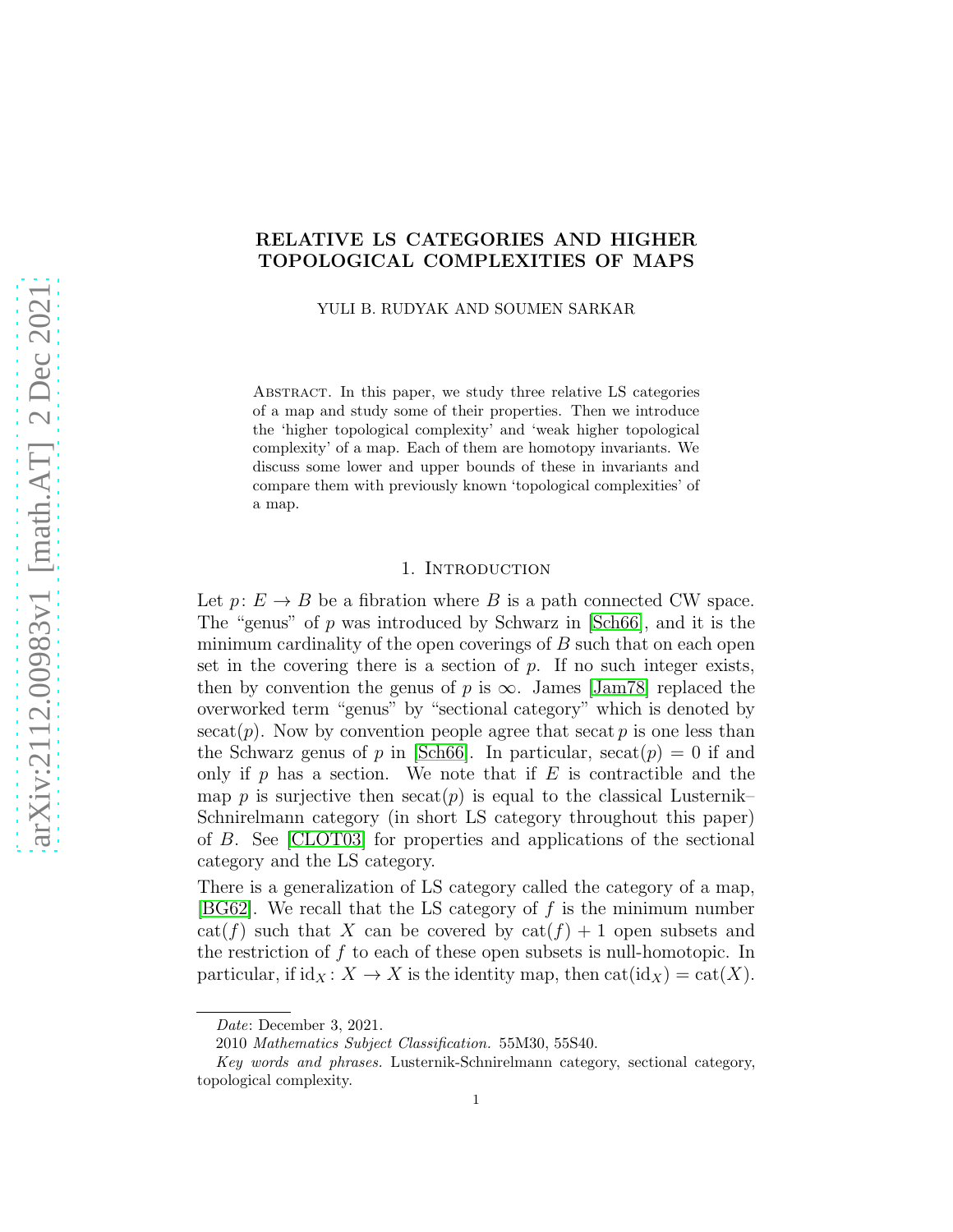It is a homotopy invariant and

<span id="page-1-0"></span>
$$
(1.1) \ \ \mathrm{cat}(f \times g) \le \mathrm{cat}(f) + \mathrm{cat}(g), \quad \mathrm{cat}(g \circ f) \le \min\{\mathrm{cat}(g), \mathrm{cat}(f)\},
$$

see [\[CLOT03,](#page-15-0) [Sta02\]](#page-16-2). The first inequality may be known as the product formula for the category of maps.

Farber [\[Far03\]](#page-15-2) introduced the topological complexity of a configuration space to understand the navigational complexity of the motion of a robot. Interestingly, this invariant is also a particular case of the sectional category. We denote the closed unit interval  $[0, 1]$  by I. Let X be a path connected Hausdorff space and  $X<sup>I</sup>$  the free path space in  $X$  equipped with the compact-open topology, and let

$$
\pi\colon X^I\to X\times X
$$

be the free path fibration defined by  $\pi(\alpha) = (\alpha(0), \alpha(1))$  for  $\alpha \in X^I$ . Then  $\secat(\pi)$  is equal to Farber's topological complexity, denoted by  $TC(X)$ .

So, we have close relatives: the LS category and the topological complexity. Both are numerical invariants and are special cases of Schwarz genus (sectional category). In view of the parallelism between LS category and TC, it seems reasonable to loop the presentation and introduce TC of mappings.

In this way A. Dranishnikov asked for an appropriate definition of the topological complexity of a map in his talk at the CIEM, Castro Urdiales in 2014. To answer this, several people developed a concept of the "(higher) topological complexity" of a map. The basic goal in defining a map  $f: X \to Y$  from one space (of states) X to another space (of states)  $Y$  is to study suitable properties of one from another. For example, if  $f: X \to Y$  is a map and f is nice enough then the complexity of  $X$  could be approximated by the complexity of  $Y$ , and this expectation is very natural. On the other hand, topologists expect that if  $X$  and  $Y$  are not very complex, then the complexity of  $f$  should also not be high. In particular if  $X$  and  $Y$  are contractible, then from the topological point of view, the complexity of a map from  $X$  to  $Y$ should be trivial. Furthermore, it seems reasonable to expect that topological complexity is a homotopy invariant.

We note that most of the definition of the topological complexity of a map lack basic above mentioned properties. For example, [\[Pav19,](#page-16-3) [RD18\]](#page-16-4) violate these expectations. Our definition (see Section [3](#page-9-0) below) confirm the expectation, and so we believe that it is more appropriate according to a topological point of view.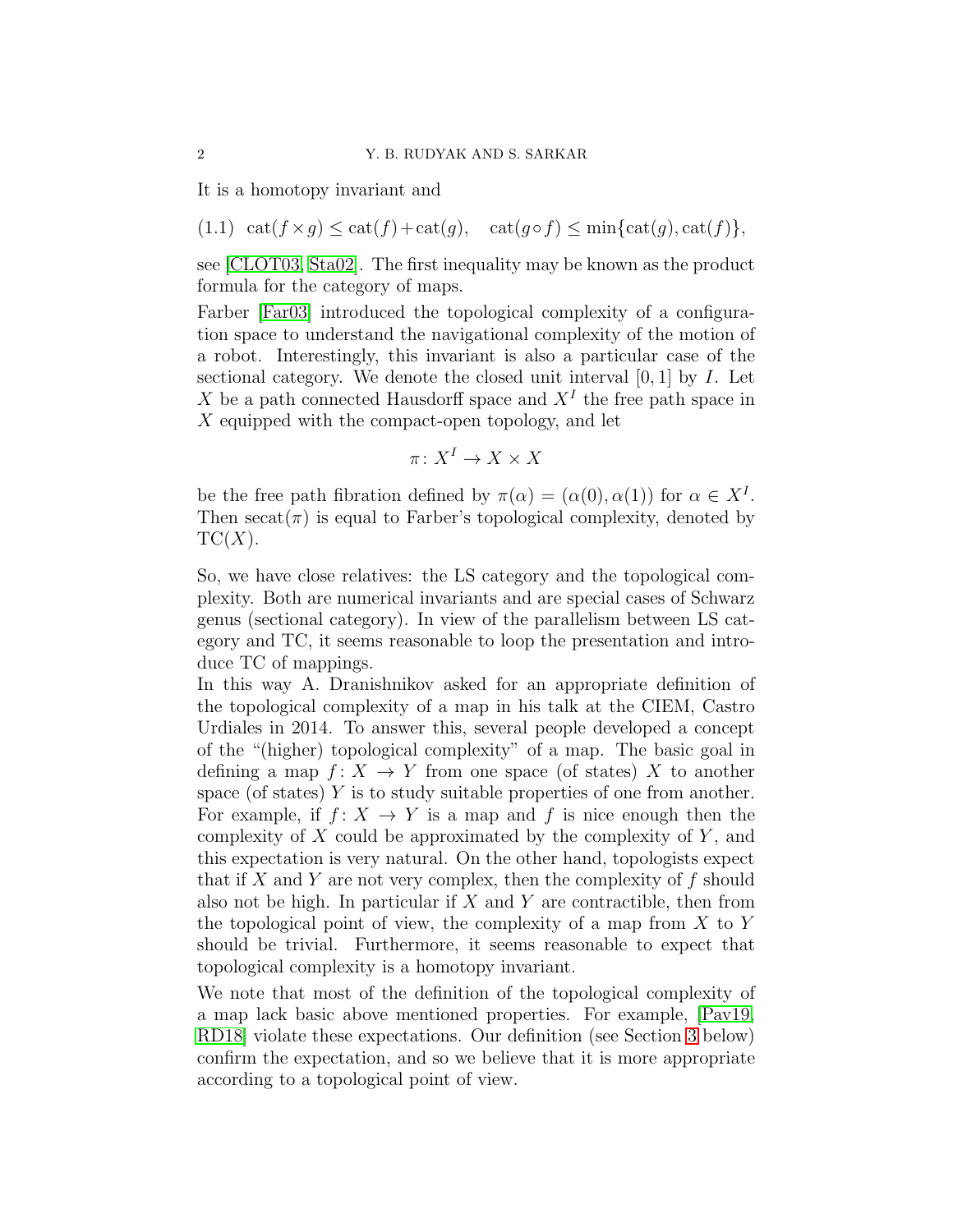Murillo and Wu [\[MW19\]](#page-16-5) gave a definition of the "topological complexity" of a (work) map which is a homotopy invariant. Our approach is different.

The paper is organized as follows. In Section [2,](#page-2-0) we introduce the concept of relative LS category, quasi-strong LS category and strong relative category of a map which are denoted by releat(f),  $\operatorname{qscat}(f)$ , and srelcat $(f)$ , respectively. We study several properties of these invariants which generalize some of the properties of the category of a map. We show that the product formula holds for these new invariants, see Proposition [2.6,](#page-3-0) [2.10](#page-5-0) and [2.16.](#page-6-0) We give a cohomological lower bound of sreleat( $f$ ) in Theorem [2.20.](#page-8-0)

In Section [3,](#page-9-0) we use the quasi-strong LS category to introduce the concept of "higher topological complexity", denoted by  $TC_n(f)$ ,  $n =$ 2, 3, ..., of a map  $f: X \to Y$ . We show that it is a homotopy invariant and the growth of  $TC_n(f)$  is linear with respect to n. We compare our definition of  $TC_2(f)$  with the "topological complexity" of f of [\[Pav19\]](#page-16-3), [\[RD18\]](#page-16-4), and [\[MW19\]](#page-16-5).

In Section [4,](#page-13-0) we recall the concept of weak sectional category and weak topological complexity following [\[GV10\]](#page-15-3). Then we introduce the concept of weak higher topological complexity for a map and study a few properties of this invariant.

<span id="page-2-0"></span>We note that a preliminary version of the paper appeared in Section 2 and 3 of [\[RS\]](#page-16-6).

#### 2. Some relative LS categories

Many topological constructions exploit relative version, informally saying to use an object "modulo subspaces". In this section, we introduce three types of relative LS categories of a map and study some of its properties. In this paper, all pair  $(X, A)$  of topological spaces are assumed to be CW pair and all maps are continuous.

<span id="page-2-1"></span>2.1. **Definition** ([\[CLOT03,](#page-15-0) Definition 7.1]). Let  $(X, A)$  be a CW pair. The *relative category*  $cat(X, A)$  is the least non-negative integer k such that X can be covered by open sets  $V_0, V_1, \ldots, V_k$  with  $A \subseteq V_0$  and such that, for  $i \geq 1$ , the set  $V_i$  is contractible in X, and there exists a homotopy of pairs  $H: (V_0 \times I, A \times I) \to (X, A)$  with  $H(-, 1)$  is given by the inclusion map  $V_0 \hookrightarrow X$  and  $H(V_0, 0) \subseteq A$ . If no such n exists, we say this is infinity.

Extending the above definition, one can introduce the concept of the category of maps between the pairs of spaces.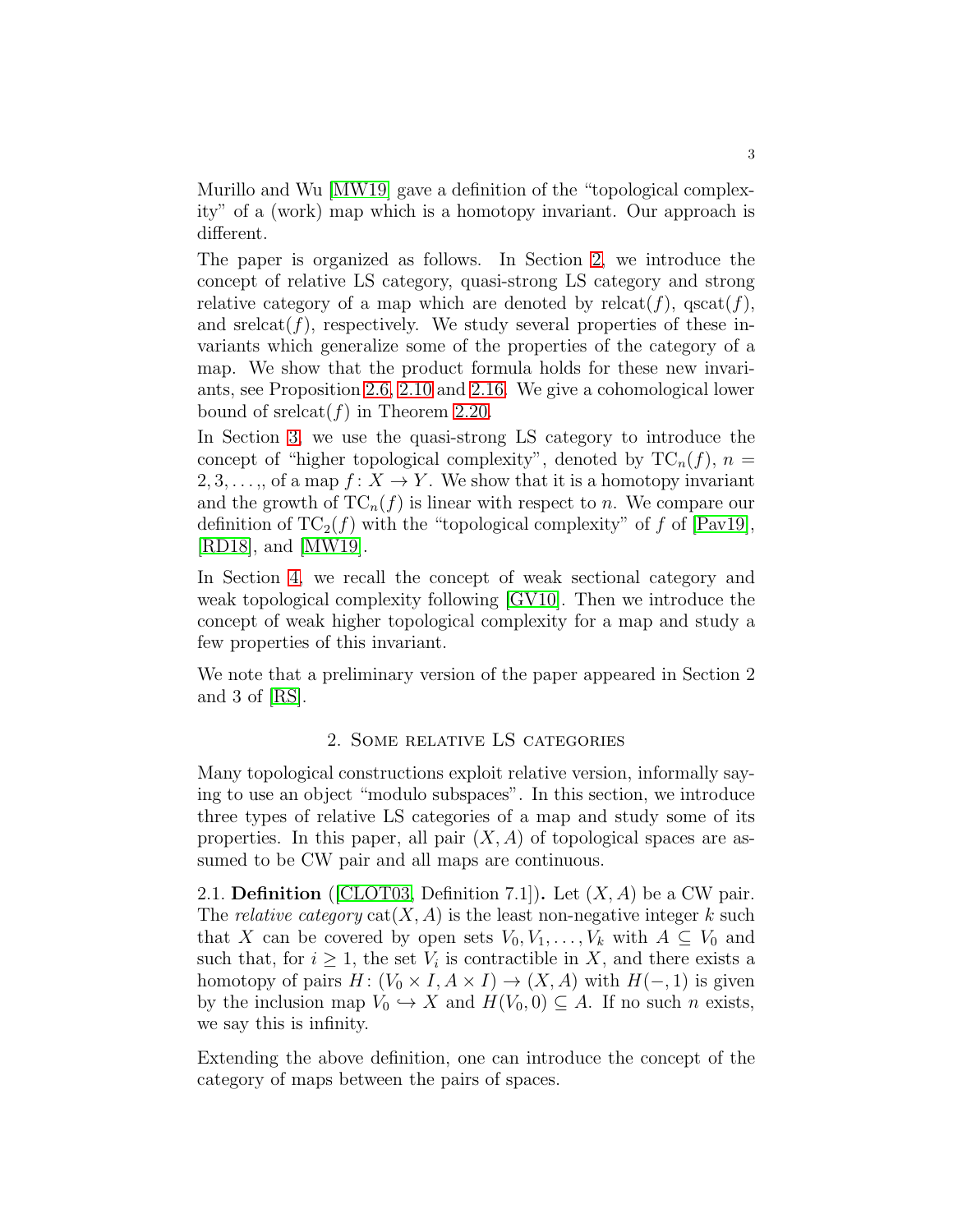<span id="page-3-1"></span>2.2. **Definition.** Let  $f: (X, A) \rightarrow (Y, B)$  be a map of CW pairs. The *relative category* of f, denoted by  $relcat(f)$ , is the least non-negative integer n such that X can be covered by open sets  $V_0, V_1, \ldots, V_n$  with  $A \subseteq V_0$ , and for  $1 \leq i \leq n$ , the map  $f|_{V_i}$  is inessential, and there exists a homotopy of pairs  $H: (V_0 \times I, A \times I) \to (Y, B)$  with  $H(-, 1)$  is the map  $f|_{V_0}$  and  $H(V_0, 0) \subseteq B$ . If no such n exists, we say this is infinity.

Note that if id:  $(X, A) \rightarrow (X, A)$  is the identity map then releat(id) =  $cat(X, A)$ . Also from Definition [2.1](#page-2-1) and [2.2,](#page-3-1) one gets the following.

- 2.3. Proposition. (i) The number releat(f) is a homotopy invariant.
- (ii) If  $f: (X, A) \rightarrow (Y, B)$  and  $g: (Y, B) \rightarrow (Z, C)$ , then  $relcat(q \circ f) \leq min\{relcat(f),relcat(q)\}.$ In particular,  $relcat(f) \leq min\{cat(X, A), cat(Y, B)\}.$

Next we extend the concept of categorical sequence of a space for maps.

2.4. **Definition.** Let  $f: (X, A) \rightarrow (Y, B)$  be a map of CW pairs. The *relative categorical sequence of length n* for  $f$  is a sequence of open sets  $P_0, P_1, \ldots, P_n = X$  with  $A \subseteq P_0$  such that  $P_{i+1} - P_i$  is a subset of an open set  $V_{i+1}$  on which the map  $f|_{V_{i+1}}$  is inessential for  $1 \leq i \leq n-1$ , and there exists a homotopy of pairs  $H: (P_0 \times I, A \times I) \to (Y, B)$  with  $H(-, 1)$  is the map  $f|_{P_0}$  and  $H(P_0, 0) \subseteq B$ .

The proof of the following proposition is similar to that of [\[CLOT03,](#page-15-0) Lemma 1.36] and generalizes the later.

<span id="page-3-2"></span>2.5. Proposition. Let  $f: (X, A) \rightarrow (Y, B)$  be a map of CW pairs such that  $X$  is path-connected. Then  $f$  has relative categorical sequence of length n if and only if  $relcat(f) \leq n$ .

<span id="page-3-0"></span>2.6. Proposition. Let  $f: (X, A) \rightarrow (Y, B)$  and  $g: (Z, C) \rightarrow (W, D)$  be two maps such that  $X \times Z$  is a normal space. Then, for the map

 $f \times q$  :  $(X \times Z, X \times C \cup A \times Z) \rightarrow (Y \times W, Y \times D \cup B \times W)$ ,

 $relcat(f \times g) \le relcat(f) + relcat(g).$ 

*Proof.* Let relcat $(f) = k$  and relcat $(g) = \ell$ . Suppose that X can be covered by open sets  $U_0, U_1, \ldots, U_k$  with  $A \subseteq U_0$ , and suppose that Z can be covered by open sets  $V_0, V_1, \ldots, V_\ell$  with  $C \subseteq V_0$  such that the covering  ${V_i}$  satisfies the conditions in Definition [2.2.](#page-3-1) Let  $P_i :=$  $\bigcup_{s=0}^{i} U_s$  and  $Q_j := \bigcup_{t=0}^{j} V_j$  for  $i = 0, \ldots, k$  and  $j = 0, \ldots, \ell$ . Then  $P_i - P_{i-1} \subseteq U_i$  and  $Q_j - Q_{j-1} \subseteq V_j$  for  $i = 1, \ldots, k$  and  $j = 1, \ldots, \ell$ . Let  $R_0 := X \cup V_0 \cup U_0 \cup Y$ . So it is an open subset of  $X \times Y$ . Let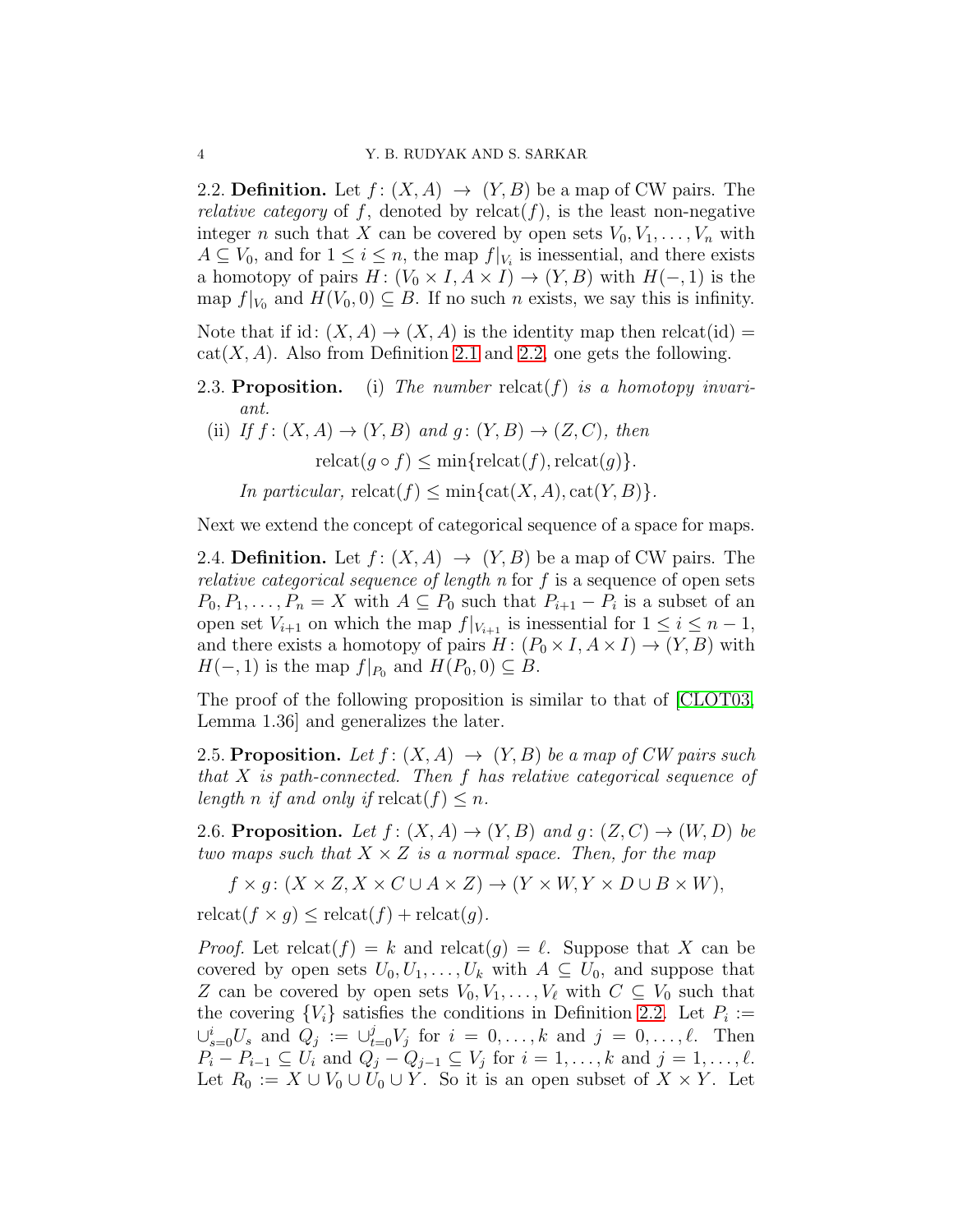$H: (U_0 \times [0, 1], A \times [0, 1]) \to (Y, B)$  and  $K: (V_0 \times [0, 1], C \times [0, 1]) \to$  $(W, D)$  be two homotopies of pairs such that  $H(-, 1)$  is the map  $f|_{U_0}$ with  $H(U_0, 0) \subseteq B$ , and  $K(-, 1)$  is the map  $g|_{V_0}$  with  $K(V_0, 0) \subseteq D$ . Put

$$
L(x, y, t) = (H(x, t), K(y, t))
$$

for  $(x, y) \in R_0$  and  $t \in [0, 1]$ . Then

$$
L: (W_0 \times I, (X \times C \cup A \times Z) \times I) \to (Y \times W, Y \times D \cup B \times W)
$$

is a homotopy of pairs with  $L(-, 1) = f \times g|_{W_0}$  and  $L(W_0, 0) \subseteq B \times D$ . Define open subsets of  $X \times Y$  by

$$
R_m := \bigcup_{s=1}^m P_s \times Q_{m+1-s}
$$

for  $m \geq 1$ . Here  $P_s = \emptyset$  if  $s > k$  and  $Q_r = \emptyset$  if  $r > \ell$ . Now using the arguments in the proof of [\[CLOT03,](#page-15-0) Theorem 1.37] and the restriction of the products of homotopies on  $U_i \times V_j$  for some i and j, one can show that  $R_0, R_1, \ldots, R_{m+\ell}$  is a relative categorical sequence of length  $k+\ell$ for the map  $f \times g$ . Thus by Proposition [2.5,](#page-3-2) releat $(f \times g) \leq k + \ell$ .  $\Box$ 

Note that if  $A, B, C$  and D are empty subsets then proposition [2.6](#page-3-0) turns into [\[CLOT03,](#page-15-0) Theorem 1.37].

<span id="page-4-0"></span>2.7. **Definition.** Given two CW pairs  $(B, C)$  and  $(X, A)$ , consider a map  $f: (B, C) \rightarrow (X, A)$ . Define the *quasi-strong* LS category of the map f, denoted by  $qscat(f)$ , is the least integer n such that B can be covered by open sets  $V_0, V_1, \ldots, V_n$  such that there is a homotopy  $H_i: V_i \times [0,1] \to X$  such that  $H_i(-,1)$  is the map  $f|_{V_i}$  and  $H_i(V_i,0) \subseteq A$ for  $i = 0, \ldots, n$ . If no such n exists, we say this is infinity.

Note that if id:  $(X, A) \to (X, A)$  is the identity map then qscat(id) is the Clapp-Puppe variation [\[CP86\]](#page-15-4) of LS category. We may denote it by  $\text{qscat}(X, A) := \text{qscat}(\text{id})$ . From Definition [2.7,](#page-4-0) one gets the following.

2.8. **Proposition.** (i) The number  $\text{qscat}(f)$  is a homotopy invariant. (ii) If  $f: (B, C) \rightarrow (X, A)$  and  $g: (X, A) \rightarrow (Y, D)$ , then

qscat $(g \circ f) \le \min\{\text{qscat}(f), \text{qscat}(g)\}.$ 

<span id="page-4-1"></span>2.9. Proposition. cat $(X, A) \leq \text{cat}(X-A)+1$  for any CW pair  $(X, A)$ .

*Proof.* Let  $V_0$  be an open subset of X containing A. Assume that there is a deformation retract from  $V_0$  onto A. Such  $V_0$  exists, since  $(X, A)$ is a CW-pair. Together with this any categorical covering of  $X - A$ satisfies Definition [2.1,](#page-2-1) since  $X - A$  is open in X.  $\Box$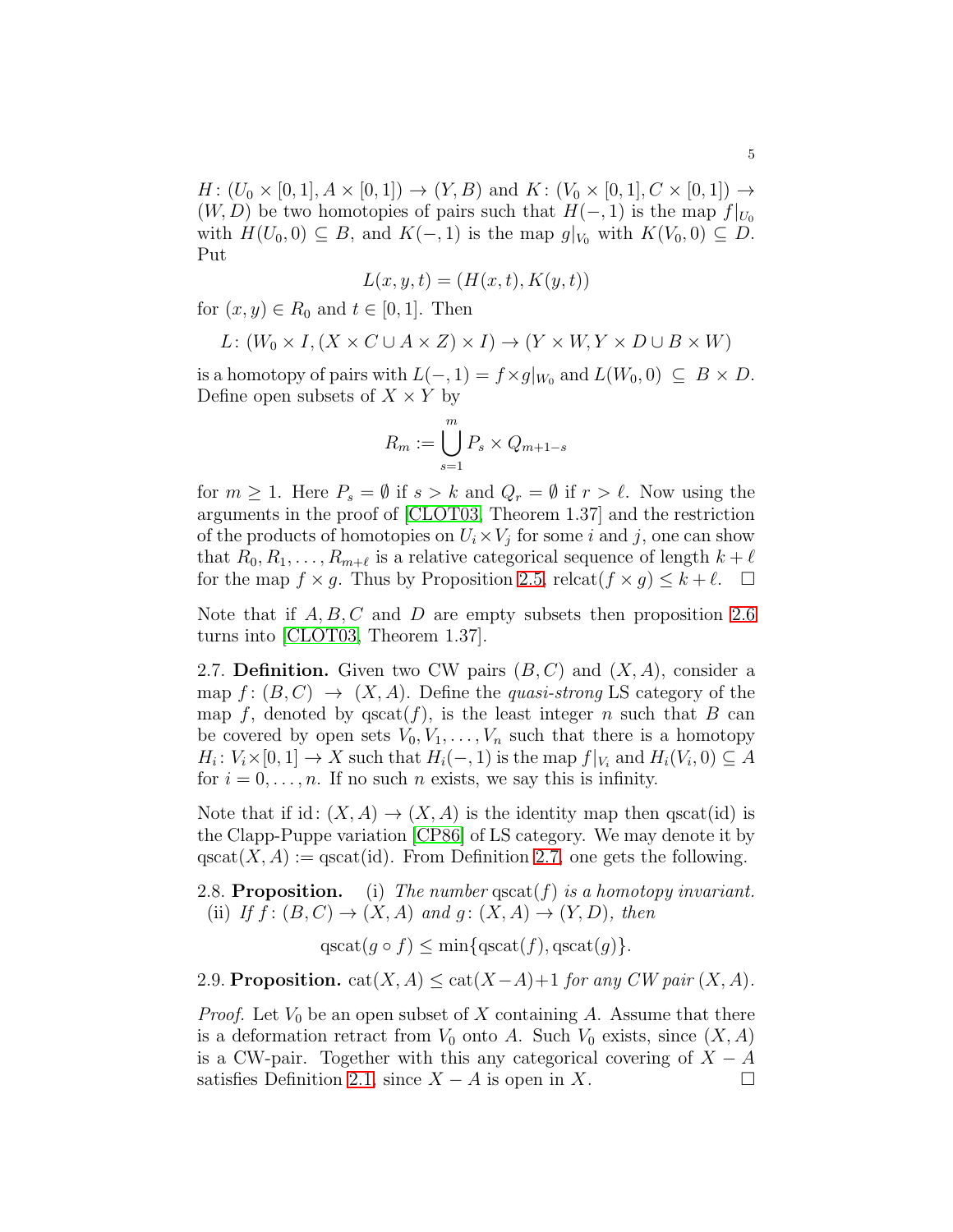<span id="page-5-0"></span>2.10. Proposition. Let  $f_i: (B_i, C_i) \rightarrow (X_i, A_i)$  be a map for  $i = 1, 2$ such that  $B_1 \times B_2$  is a normal space. Then, for the map

$$
f_1 \times f_2
$$
:  $(B_1 \times B_2, C_1 \times C_2) \to (X_1 \times X_1, A_1 \times A_2),$ 

we have  $\text{qscat}(f_1 \times f_2) \leq \text{qscat}(f_1) + \text{qscat}(f_2)$ .

*Proof.* The proof is similar to the proof of Proposition [2.6.](#page-3-0)  $\Box$ 

More strongly, one can define the following.

<span id="page-5-1"></span>2.11. **Definition.** Let  $(X, A)$  be a CW pair.

- (1) An open subset U of X is called *strongly relative categorical* if there is a homotopy  $H: U \times I \to X$  such that  $H(-, 1)$  is the inclusion  $U \hookrightarrow X$ ,  $H(U, 0) \subseteq A$ , and  $H(a, t) = a$  for any  $(a, t) \in (U \cap A) \times [0, 1].$
- (2) We define *strong relative* LS category of a pair  $(X, A)$ , denoted by sreleat $(X, A)$ , to be the least integer n such that X can be cover by  $n + 1$  strongly relative categorical sets. If no such n exists, we say this is infinity.

In future we frequently omit the abbreviation LS and say about strong relative category. Note that  $cat(X) = cat(X, x_0) = srelcat(X, x_0)$ where  $X$  is path-connected.

Now we introduce the concept of "strong relative category of a map". Then we study their several properties in the remaining of this section.

<span id="page-5-2"></span>2.12. Definition. Let  $g: (B, C) \to (X, A)$  be a map of pairs. We say that g is called *strongly relatively inessential* map if there is a homotopy  $H: B \times I \to X$  such that  $H(-, 1)$  is g,  $H(B, 0) \subseteq A$ , and  $H(c, t) = g(c) \in A$  for all  $c \in C$  and  $t \in I$ .

<span id="page-5-3"></span>2.13. Definition. Let  $f: (B, C) \to (X, A)$  be a map of pairs. Consider an open cover  $\{B_0, \ldots, B_\ell\}$  of B such that  $f|_{(B_i, B_i \cap C)}$  is strongly relatively inessential for all i. The minimum  $\ell$  with this property is called the *strong relative category* of f and is denoted by  $srelcat(f)$ . If no such  $\ell$  exists, we put sreleat $(f) = \infty$ .

Clearly, if  $C = \emptyset$  or  $C =$  pt and  $A =$  pt then sreleat(f) turns into a known invariant cat(f) for  $f: B \to X$ , see [\[CLOT03,](#page-15-0) Exercise 1.16]. Also,  $\text{qscat}(f) \leq \text{select}(f)$ . We remark that a different concept of relative category of a map is appeared in the paper [\[DEl18\]](#page-15-5).

2.14. **Theorem.** The number sreleat(f) is a relative homotopy invariant.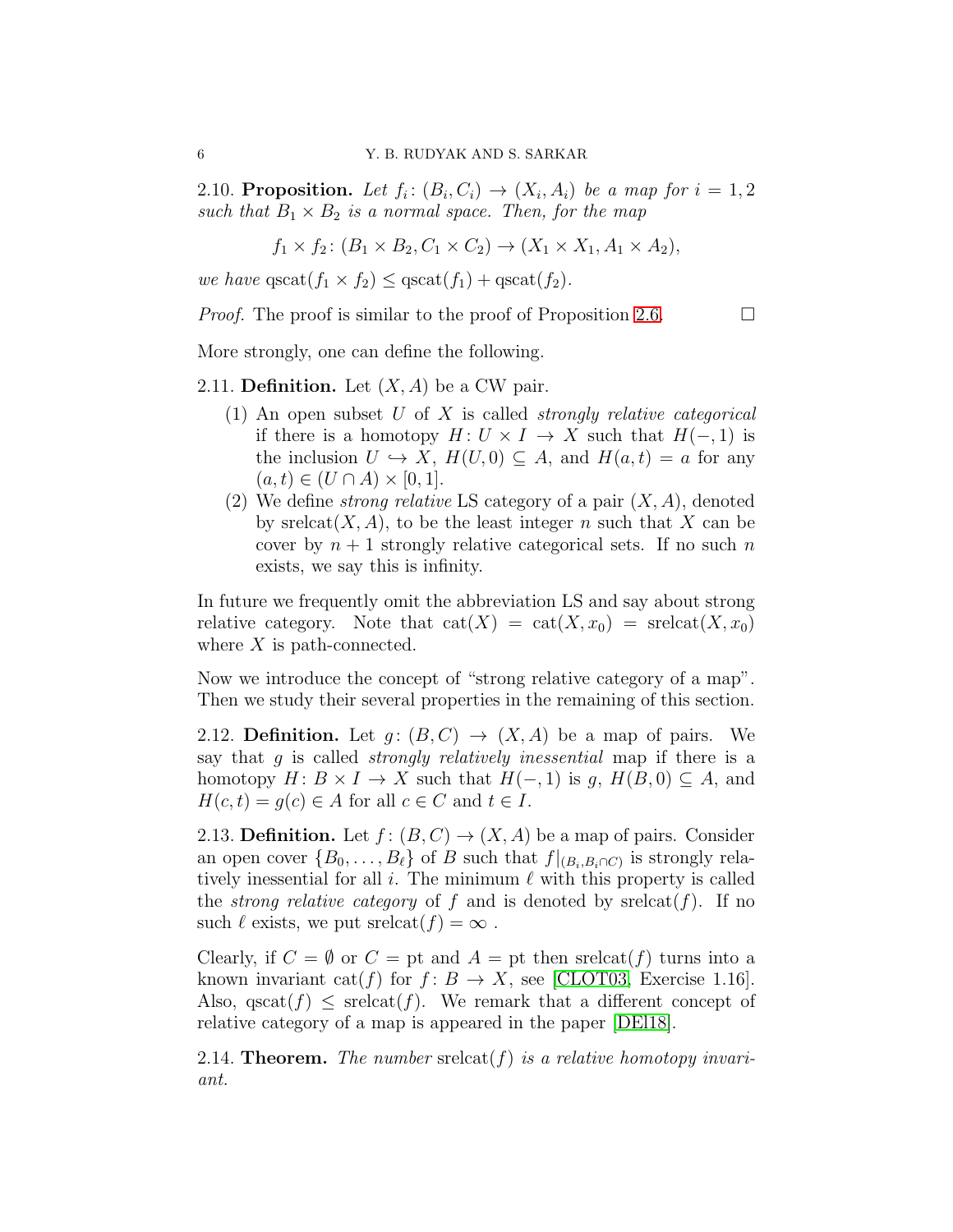*Proof.* Let  $f, g : (B, C) \rightarrow (X, A)$  be two maps that are homotopic relatively to C. Then there is a homotopy  $H: B \times I \to X$  such that  $H(b, 0) = f(b), H(b, 1) = q(b)$  for all  $b \in B$ , and  $H(c, t) = f(c)$  $g(c) \in A$  for all  $c \in C$  and  $t \in I$ . Let  $B_i$  be an open subset of B such that the map

 $g|_{(B_i,B_i\cap C)}\colon (B_i,B_i\cap C)\to (X,A)$ 

is strongly relatively inessential. Now we use the homotopy  $H$  to conclude that

 $f|_{(B_i,B_i\cap C)}\colon (B_i,B_i\cap C)\to (X,A)$ 

is strongly relatively inessential. Therefore,  $\mathrm{select}(f) \leq \mathrm{relcat}(g)$ . Similarly, the opposite inequality holds.

Note that, for the identity map id:  $(X, A) \rightarrow (X, A)$ , we have the equality srelcat(id) =  $\mathrm{srelcat}(X, A)$ . Moreover, we have the following.

<span id="page-6-2"></span>2.15. Proposition. Let  $f: (B, C) \rightarrow (X, A)$  and  $g: (Y, D) \rightarrow (B, C)$ be two CW maps. Then

(i)  $\text{srelcat}(f) \le \min\{\text{srelcat}(B, C), \text{srelcat}(X, A)\}.$ 

(ii)  $\text{srelcat}(f \circ g) \leq \min\{\text{srelcat}(f), \text{srelcat}(g)\}.$ 

Proof. We give a proof for (i), and the arguments for other one are similar. Let  $B_i$  be an open subset of B such that  $B_i$  satisfies Definition [2.11\(](#page-5-1)1). So there is a homotopy  $H: B_i \times I \to B$  such that  $H(-, 1)$  is the inclusion  $B_i \hookrightarrow B$ ,  $H(U, 0) \subseteq C$ , and  $H(c, t) = c$  for any  $c \in B_i \cap C$ and  $t \in I$ . Then the homotopy  $f \circ H$  satisfies Definition [2.12.](#page-5-2) Similarly, one can show that  $\mathrm{srelcat}(f) \leq \mathrm{srelcat}(X, A)$ .

<span id="page-6-0"></span>2.16. Proposition. Let  $f_i: (B_i, C_i) \rightarrow (X_i, A_i)$  be a map for  $i = 1, 2$ such that  $B_1 \times B_2$  is a normal space. Then, for the map

$$
f_1 \times f_2 \colon (B_1 \times B_2, C_1 \times C_2) \to (X_1 \times X_1, A_1 \times A_2),
$$

 $srelcat(f_1 \times f_2) \leq srelcat(f_1) + srelcat(f_2).$ 

*Proof.* The proof is similar to the proof of Proposition [2.6.](#page-3-0)  $\Box$ 

In particular srelcat $(B \times X, C \times A) \leq$  srelcat $(B, C)$  + srelcat $(X, A)$ .

<span id="page-6-1"></span>2.17. Example. Let  $D^n$  be the unit closed *n*-ball in  $\mathbb{R}^n$  and  $\partial D^n$  its boundary. Consider the identity map id:  $(D^n, \partial D^n) \to (D^n, \partial D^n)$ . We prove that  $relcat(id) = 1 = srelcat(id)$  and  $qscat(id) = 0$ .

First, note that  $cat(D^n, \partial D^n) \geq 1$ , since the open subset  $V_0 = D^n$  of  $D<sup>n</sup>$  does not satisfy the homotopy condition in Definition [2.1.](#page-2-1) Now, let  $V_0 = D^n - \{0\}$  be the punctured *n*-ball and  $V_1 = D^n - \partial D^n$ . Then  $\{V_0, V_1\}$  is an open covering of  $D^n$ . Observe that this covering satisfy the conditions in Definition [2.1.](#page-2-1) Therefore,  $cat(D^n, \partial D^n) = 1$ .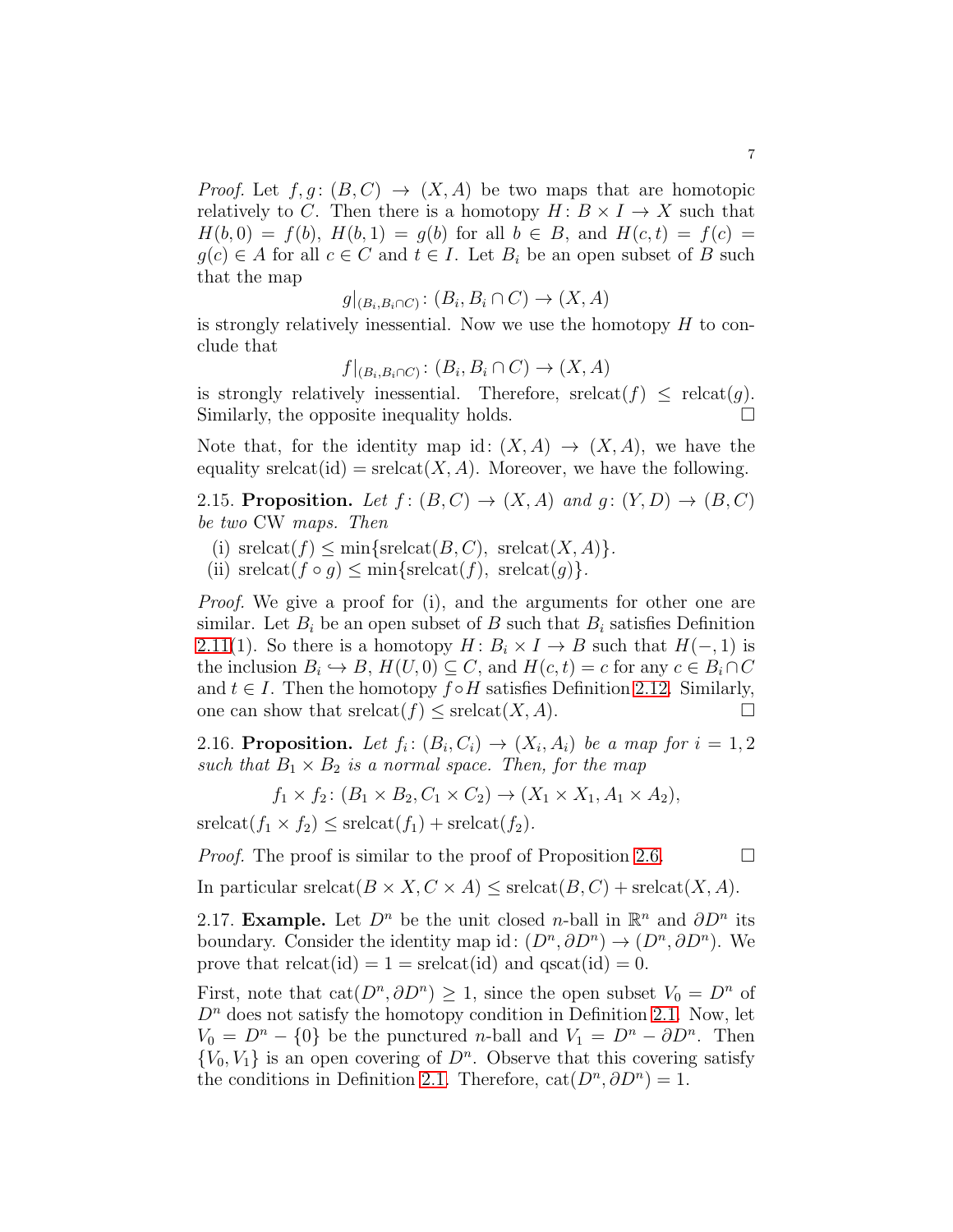Observe that there is a homotopy  $H: D^n \times [0,1] \to D^n$  satisfying the condition in Definition [2.7.](#page-4-0) Thus  $qscat(id) = 0$ .

Also, observe that  $D^n$  cannot be strongly relative categorical for the pair  $(D^n, \partial D^n)$ . However,  $U_0 = D^n - (1, 0, \dots, 0)$  and  $U_1 = D^n (-1,0,\ldots,0)$  are strongly relative categorical for the pair  $(D^n, \partial D^n)$ . Thus sreleat(id) = 1.

Example [2.17](#page-6-1) shows that the inequality in Proposition [2.9](#page-4-1) can be strict. Also, note that Example [2.17](#page-6-1) implies that Definition [2.2](#page-3-1) and Definition [2.7](#page-4-0) as well as Definition [2.7](#page-4-0) and Definition [2.13](#page-5-3) are not equivalent.

<span id="page-7-1"></span>2.18. Example. Let  $X = S^1 \times S^1$ , and let  $A = \{(x, x) \in X\}$  be the diagonal. We prove that  $\mathrm{selcat}(X, A) = 1$ . Since A is not a deformation retract of X, we have  $1 \leq \text{select}(X, A)$ . We are done if we show that  $\text{srelcat}(X, A) \leq 1$ . Take  $z \in S^1, z \neq 1$ . Let  $L =$  $(1, z)A \subset X$ . Then the circle L is a coset of A. One may consider X as the image of exponential map on  $\mathbb{R}^2$ . Then L can be taken as the image of the line parallel to the diagonal and passing through  $(0, c) \in \mathbb{R}^2$  for some  $c \in (0, 1)$ . Furthermore,  $X - L$  is homeomorphic to an annulus containing the image of A as an angular circle. So the inclusion  $A \to X - L$  is a homotopy equivalence, and hence there is a strong deformation retraction  $X - L \to A$ . Hence srelcat $(X, A) \leq 1$ , and thus srelcat $(X, A) = 1$ .

One can ask the following question generalizing the Ganea conjecture  $|Gam71|$ .

<span id="page-7-0"></span>2.19. Question. Let pt be a point in  $S<sup>n</sup>$ .

(i) Which pairs of spaces  $(X, Y)$  satisfy

 $cat(X \times S^n, Y \times pt) = cat(X, Y) + 1?$ 

(ii) Which pairs of spaces  $(X, Y)$  satisfy

 $\operatorname{srelcat}(X \times S^n, Y \times \text{pt}) = \operatorname{srelcat}(X, Y) + 1?$ 

We note that when Y is a point in X, then Question [2.19](#page-7-0) is known as the Ganea conjecture, and counterexamples to this conjecture was first given by Iwase [\[Iwa98\]](#page-16-7).

In the rest of this section, we give a cohomological lower bound for  $srelcat(f)$ . The theorem below is a version of the cup-length estimate, see [\[CLOT03,](#page-15-0) Prop. 1.5], we give a proof for completeness.

Given a commutative ring  $R$ , the *nilpotency index* of  $R$  is the nonnegative integer n such that  $R^n \neq 0$  but  $R^{n+1} = 0$ ; it is denoted by nil(R). Let  $f: (B, C) \to (X, A)$  be a map of pairs, and let

$$
f^* \colon H^*(X, A) \to H^*(B, C)
$$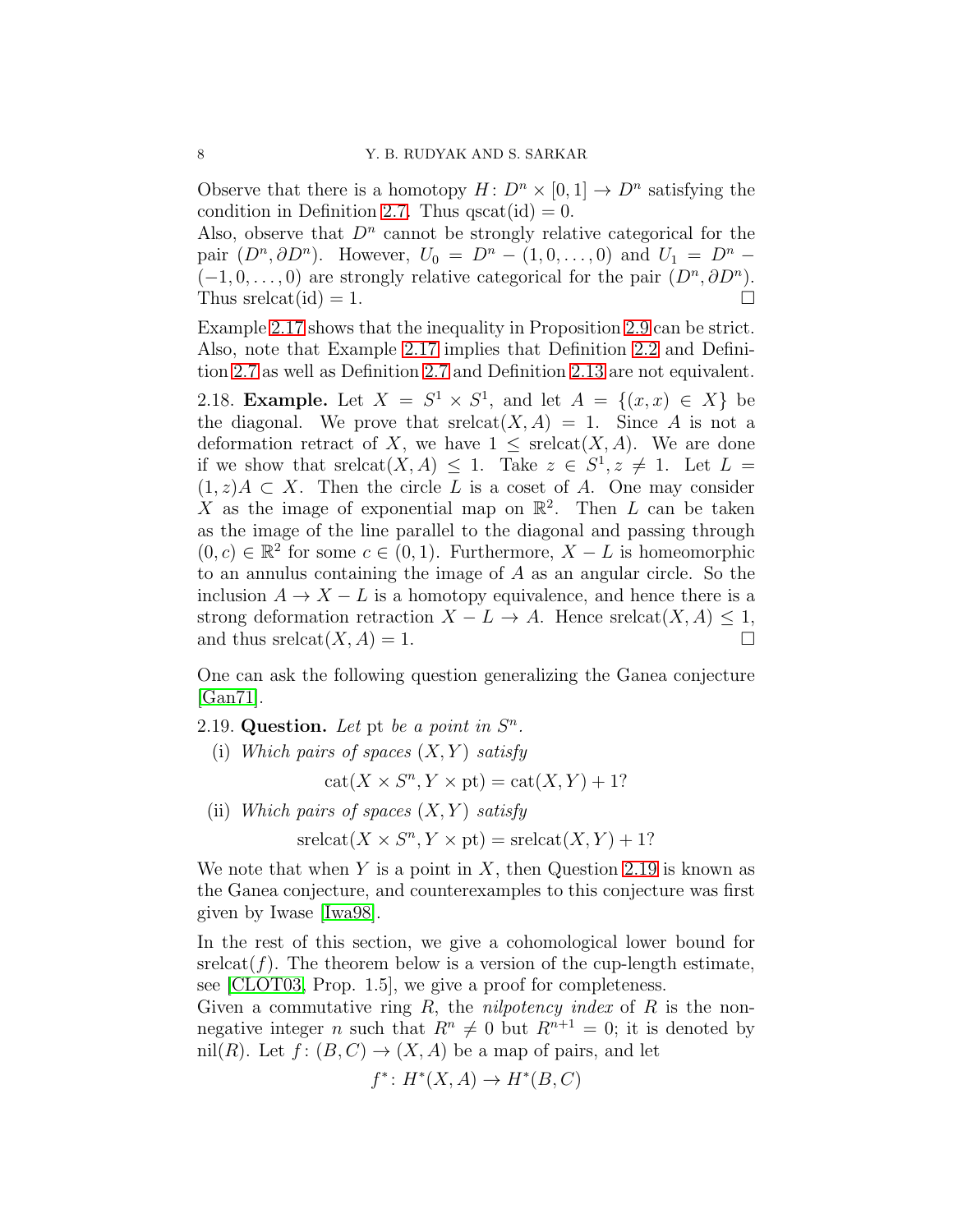be the induced homomorphism.

<span id="page-8-0"></span>2.20. **Theorem.**  $\text{nil}(\text{Im}(f^*)) \leq \text{srelcat}(f)$ .

*Proof.* Let srelcat $(f) = k$  and  $g_i: (B_i, B_i \cap C) \to (X, A), i = 0, \ldots, k$  be a restriction of f that is relatively inessential, where  $B_0 \cup \cdots \cup B_k = B$ . For the triple  $(B, B_i, B_i \cap C)$ , note the inclusions  $q_i : B_i \cup C \to B_i$  and  $\iota_i : B_i \to B$ . We have the following long exact sequence

$$
\cdots \to H^*(B, B_i) \xrightarrow{q_i^*} H^*(B, B_i \cap C) \xrightarrow{\iota_i^*} H^*(B_i, B_i \cap C) \to \cdots
$$

Also we have the following commutative diagrams induced from natural inclusions and the restrictions  $f_i : (B, B_i \cap C) \to (X, A)$  of f.



and



Suppose  $\beta_0, \beta_1, \ldots, \beta_k$  belong to Im( $f^*$ ). Then  $\beta_i = f^*(\alpha_i)$  for some  $\alpha_i \in H^*(X, A)$  and  $i \in \{0, \ldots, k\}$ . Since  $g_i$  is relatively inessential,  $g_i^* = 0$ . So  $\iota_i^*$  $\sum_{i}^{*}(\bar{f}_{i}^{*}% ,\bar{f}_{i}^{*})_{i}^{*}$  $\bar{f}_i^*(\alpha_i) = 0 \in H^*(B_i, B_i \cap C)$ . Thus  $\bar{f}_i^*$  $\bar{f}_i^*(\alpha_i) = q_i^*$  $_i^*(\gamma_i)$ for some  $\gamma_i \in H^*(B, B_i)$  and  $i \in \{0, \ldots, k\}$ . By taking relative cup product and using  $B = \cup B_i$ , we get

$$
\gamma_0 \smile \gamma_1 \smile \cdots \smile \gamma_k \in H^*(B, B) = 0,
$$

and  $\bar{f}_0^*$  $\bar{f}_0^*(\alpha_0) \smile \bar{f}_1^*$  $\bar{f}_1^*(\alpha_1) \smile \ldots \smile \bar{f}_k^*$  $\overline{K}_k^*(\alpha_k) \in H^*(B, C)$ . Then using Property 8 in [\[Spa95,](#page-16-8) Chapter 5, Section 6] we get

$$
\beta_0 \smile \beta_1 \smile \cdots \smile \beta_k = f^*(\alpha_0) \smile f^*(\alpha_1) \smile \cdots \smile f^*(\alpha_k)
$$
  
\n
$$
= \bar{f}_0^*(\alpha_0) \smile \bar{f}_1^*(\alpha_1) \smile \cdots \smile \bar{f}_k^*(\alpha_k)
$$
  
\n
$$
= q_0^*(\gamma_0) \smile q_1^*(\gamma_1) \smile \cdots \smile q_k^*(\gamma_k)
$$
  
\n
$$
= q^*(\gamma_0 \smile \gamma_1 \smile \cdots \smile \gamma_k)
$$
  
\n
$$
= 0.
$$

This proves the conclusion.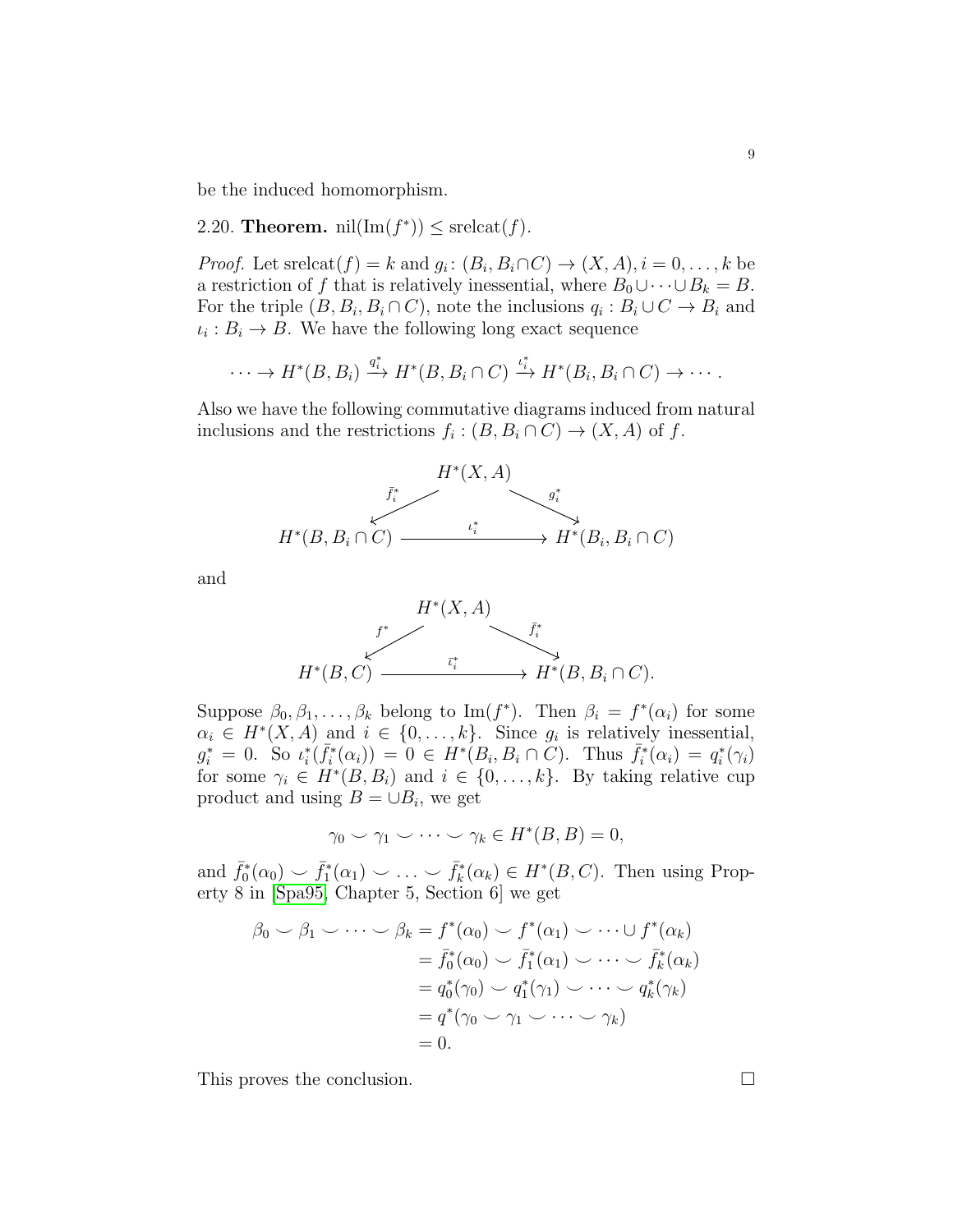### 3. Topological complexity of a map: several versions

In a different context the "topological complexity of a map" has been studied in the works of [\[Pav19\]](#page-16-3), [\[RD18\]](#page-16-4), and [\[MW19\]](#page-16-5). In this section, we introduce the concept of the "(higher) topological complexity" of a map in a different way and show that it is a homotopy invariant. Then we compare it with the previous ones and study some properties of this new invariant.

Consider the free path fibration

<span id="page-9-1"></span>(3.1) 
$$
\pi: X^I \to X \times X, \quad \pi(\alpha) = (\alpha(0), \alpha(1)), \alpha: I \to X.
$$

Farber [\[Far03\]](#page-15-2) defined the topological complexity  $TC(X)$  of a space X as the sectional category of  $\pi$ , and showed a nice application of this notion to robot motion planning [\[Far08\]](#page-15-7). Later Rudyak [\[Rud10\]](#page-16-9), see also [\[BGRT14\]](#page-15-8) introduced the "higher analogues" of topological complexity of a space (also related to robotics, by the way). Let us recall the definition.

Given a CW complex  $X$ , consider the fibration

<span id="page-9-3"></span>(3.2) 
$$
\pi_n: X^I \to X^n, n \ge 2
$$

$$
\pi_n(\alpha) = \left(\alpha(0), \alpha\left(\frac{1}{n-1}\right), \dots, \alpha\left(\frac{n-2}{n-1}\right), \alpha(1)\right)
$$

where  $\alpha \in X^I$ .

3.1. Definition. A higher, or sequential topological complexity of order n of a space X (denoted by  $TC_n(X)$ ) is the sectional category of  $\pi_n$ . That is,  $TC_n(X) = \operatorname{secat}(\pi_n)$ .

Note that  $TC_2$  coincides with the invariant TC introduced by Farber.

Let  $\Delta_n: X \to X^n$ ,  $\Delta_n(x) = \{(x, \dots, x) \mid x \in X\}$  be the diagonal map for  $n \geq 2$ . Consider the subspace (diagonal)  $\Delta_n(X)$  of the product  $X^n$ .

Recall that the LS category of a map  $f$  has two important properties:  $cat(f)$  is an invariant of the homotopy class of f, and  $cat(id_X)$  =  $cat(X).$ 

Since cat is a close relative of TC, it seems reasonable and useful to introduce the topological complexity of a map f having, in particular, properties that are similar to those mentioned above.

<span id="page-9-2"></span>3.2. **Definition.** Let X and Y be path connected spaces, and  $f: X \rightarrow$ Y a map. Let  $f^n := f \times \cdots \times f : X^n \to Y^n$  and

(3.3) 
$$
\overline{f^n} \colon (X^n, \Delta_n(X)) \to (Y^n, \Delta_n(Y))
$$

<span id="page-9-0"></span>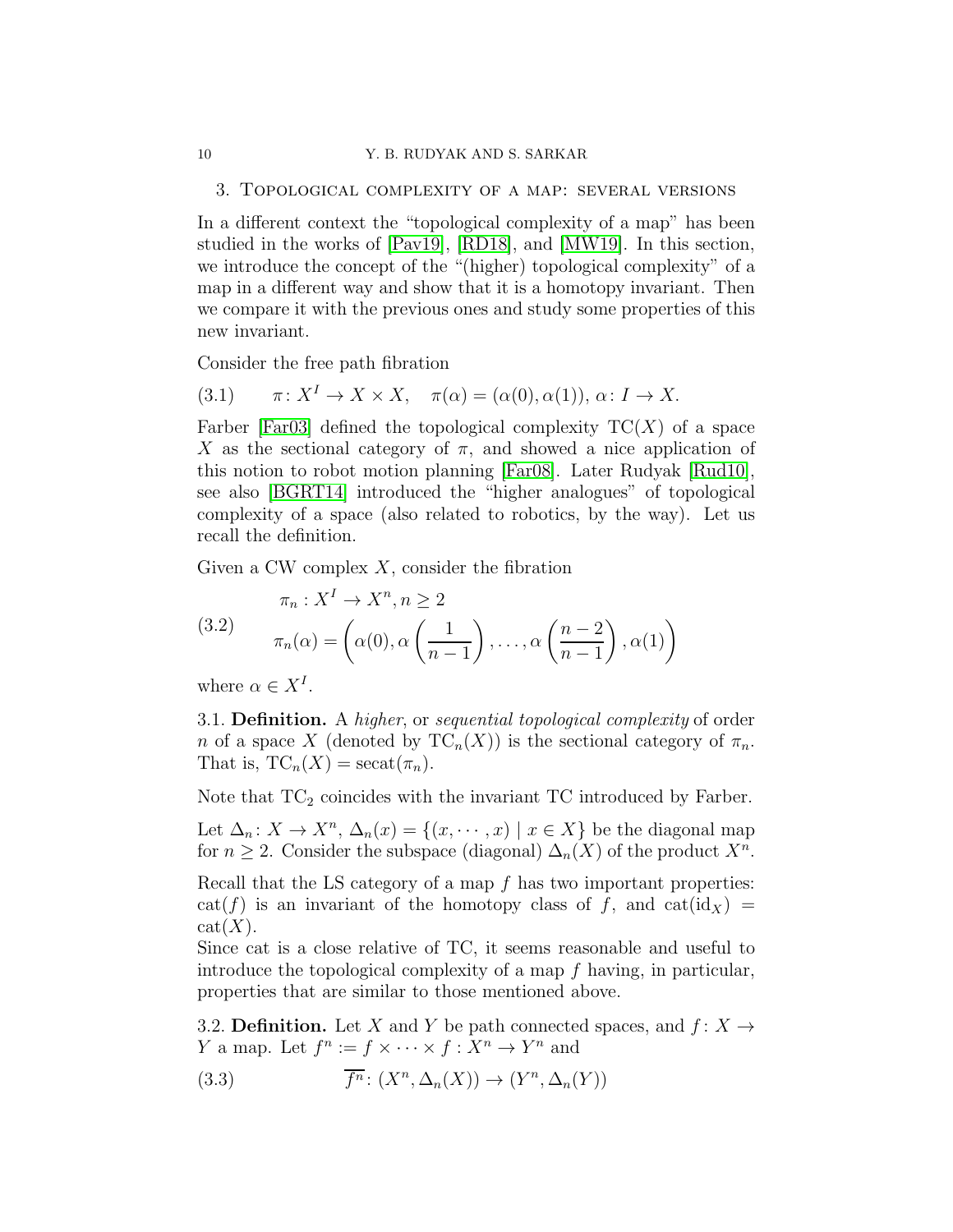be the induced maps of pairs. We define the  $n$ -th topological complexity of f, denoted by  $TC_n(f)$ , as  $TC_n(f) := \text{qscat}(\overline{f^n})$ .

Proposition 2.8 (i) gives the following.

3.3. Proposition. The number  $TC_n(f)$  is a homotopy invariant for  $n > 2$ .

Let  $i_n: X^n \to X^{n+1}$  be defined by  $(x_1, \ldots, x_n) \mapsto (x_1, \ldots, x_n, x_n)$ . Then it is an embedding and  $i_n(\Delta_n(X)) = \Delta_{n+1}(X)$ . Let  $\text{pr}_n: Y^{n+1} \to Y^{n+1}$  $Y<sup>n</sup>$  be the projection on the first *n* factors.

<span id="page-10-0"></span>3.4. Proposition. We have

(i) 
$$
\text{relcat}(\overline{f^n}) = \text{relcat}(\text{pr}_n \circ \overline{f^{n+1}} \circ i_n) \leq \text{relcat}(\overline{f^{n+1}}).
$$
  
\n(ii)  $\text{qscat}(\overline{f^n}) = \text{qscat}(\text{pr}_n \circ \overline{f^{n+1}} \circ i_n) \leq \text{qscat}(\overline{f^{n+1}}).$   
\n(iii)  $\text{srelcat}(\overline{f^n}) = \text{srelcat}(\text{pr}_n \circ \overline{f^{n+1}} \circ i_n) \leq \text{srelcat}(\overline{f^{n+1}}).$ 

Proof. This follows from Proposition 2.3 (ii), 2.8 (ii) and [2.15](#page-6-2) (ii) together with the commutativity of the following diagram.

$$
(X^{n+1}, \Delta_{n+1}(X)) \xrightarrow{\overline{f^{n+1}}} (Y^{n+1}, \Delta_{n+1}(Y))
$$

$$
\xrightarrow{i_n} \downarrow^{pr_n}
$$

$$
(X^n, \Delta_n(X)) \xrightarrow{\overline{f^n}} (Y^n, \Delta_n(Y)).
$$

Previously the following three version of the topological complexity of a map had been defined: the first is that given by Pavešić,  $[Par19]$ , denoted by TC<sup>Pav</sup>, the second one is that given by Rami and Derfoufi, [\[RD18\]](#page-16-4), denoted by TCRD, and the third is that given by Murillo and Wu [\[MW19\]](#page-16-5), denoted by  $TC^{MW}$ . (It is worth noting that Pavešić [\[Pav19\]](#page-16-3) uses the non-normalized TC, and so his TC is one greater then  $TC<sup>Pav</sup>$ .) Here we have the equalities

$$
TC^{Pav}(\mathrm{id}_X) = TC(X) = TC_2(\mathrm{id}_X) = TC^{RD}(\mathrm{id}_X) = TC^{MW}(\mathrm{id}_X).
$$

But neither  $TC^{Pav}$  nor  $TC^{RD}$  are homotopy invariant, see Examples [3.5](#page-11-0) and [3.6.](#page-12-0) Next we compare them with our definition of  $TC_2(f)$ .

First we recall the definition of the topological complexity  $TC^{Pav}(f)$  of a map f. Let  $q: E \to B$  be a surjective map. The sectional number, denoted by  $\sec(q)$ , of q is the smallest length n of the filtrations of open subsets

$$
\emptyset = V_0 \subset V_1 \subset \cdots \subset V_n = B
$$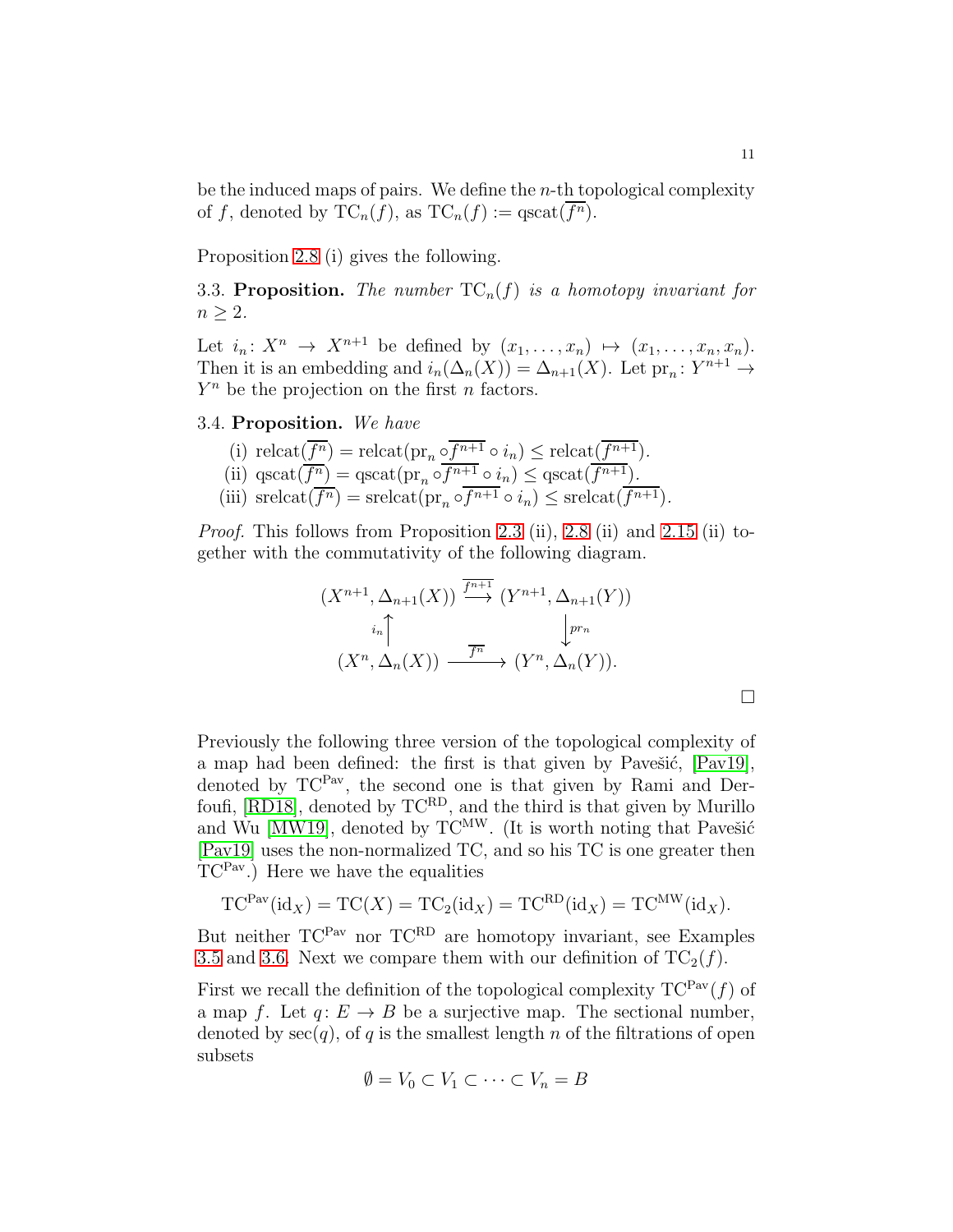such that there is a section of  $q^{-1}(V_i - V_{i-1}) \to V_i - V_{i-1}$  for  $i = 1, ..., n$ . If there is no such integer then  $\sec(p) = \infty$ . We note that sectional number and sectional category of q are equal if q is a fibration. Let  $X, Y$ be path connected spaces and  $f: X \to Y$  a surjective map. Consider the fibration  $\pi: X^I \to X \times X$  as in [\(3.1\)](#page-9-1). It induces a continuous map  $\pi_f: X^I \to X \times Y$  by  $\pi_f = (\mathrm{id} \times f) \circ \pi$ . Now, the topological complexity  $TC^{Pav}(f)$  of f is defined as the sectional number of  $\pi_f$ , that is

(3.4) 
$$
TC^{Pav}(f) := \sec(\pi_f).
$$

We note that  $[Pay19, Corollary 3.9]$  says that  $TC^{Pav}$  is a fiber homotopy equivalence invariant of a map over the base.

<span id="page-11-0"></span>3.5. **Example.** Let  $f, g : [0, 3] \rightarrow [0, 2]$  be two continuous functions defined by the following.

$$
f(x) = \begin{cases} x & \text{if } 0 \le x \le 1 \\ 1 & \text{if } 1 \le x \le 2 \\ x - 1 & \text{if } 2 \le x \le 3 \end{cases}
$$

and

$$
g(x) = \frac{2x}{3} \quad \text{if } 0 \le x \le 3.
$$

Hence f has no continuous section, and q has a section. So, the first doted remark in [\[Pav19,](#page-16-3) Page 111] gives  $TC^{Pav}(f) > 1$ , and by [Pav19, Proposition 3.3  $TC^{Pav}(g) = 1$ . But f and g are homotopic by the linear combination  $tf + (1-t)q, t \in I$ . Therefore TC<sup>Pav</sup> is not a homotopy invariant of a map. This was mentioned in [\[Pav19\]](#page-16-3), but an explicit example was not given.

Now we recall the topological complexity  $TC^{RD}(g)$  of a map g. Let Z be a path connected space and  $g: Z \to W$  be a map. Then the space  $Z \times_W Z := (g \times g)^{-1}(\Delta_2 W)$  is a subset of  $Z \times Z$ . Let

$$
\pi^g \colon \pi^{-1}(Z \times_W Z) \to Z \times_W Z
$$

be the pullback induced from the fibration  $\pi: Z^I \to Z \times Z$  by the inclusion

$$
Z \times_W Z \to Z \times Z.
$$

Then  $TC^{RD}(g)$  is the sectional category of  $\pi^g$ , that is

(3.5) 
$$
TC^{RD}(g) := \secat(\pi^g).
$$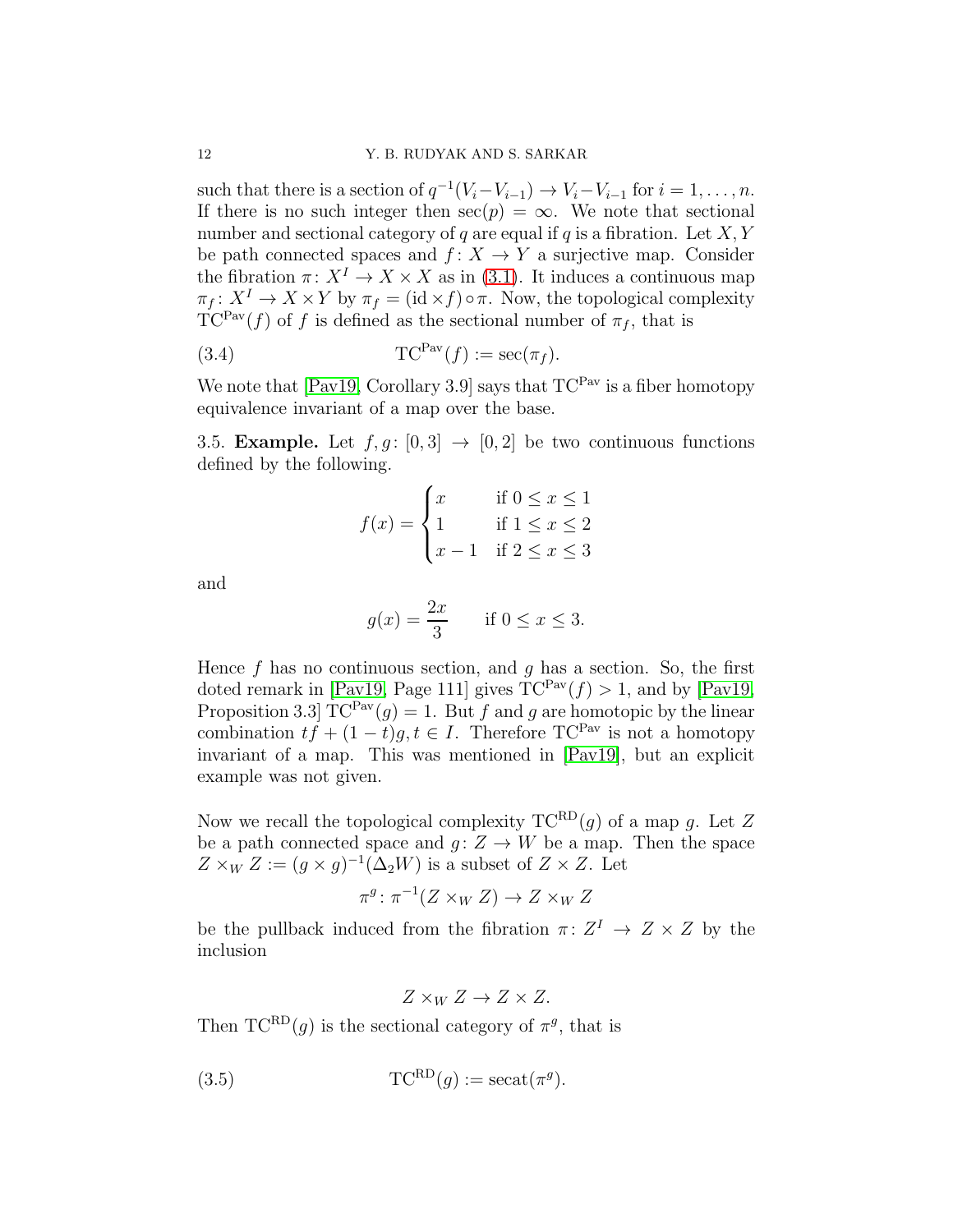It turns out that  $TC^{RD}$  is also a fiber homotopy equivalence invariant [\[RD18,](#page-16-4) Corollary 7]. We also note that this definition is a particular case of "relative topological complexity" studied in [\[Far08\]](#page-15-7).

<span id="page-12-0"></span>3.6. **Example.** In this example we show that  $TC^{RD}$ , topological complexity of a map defined in [\[RD18\]](#page-16-4), is not a homotopy invariant of a map. Let  $X$  be a path connected topological space and  $CX$  the cone on X with apex a. Write  $CX = X \times I/X \times \{1\}$ . Define  $\iota, \mathfrak{c}: X \to CX$  where  $\iota$  is the inclusion  $\iota(x) = (x, 0)$  and  $\mathfrak{c}(X) = a$ . Then  $TC^{RD}(\mathfrak{c}) = TC(X)$  (Farber's topological complexity).

For the map *i*, we have  $X \times_{CX} X = \Delta_2(X)$ . Then  $\pi^{-1}(\Delta_2(X))$  is the free loop space on X. So constant maps induce a section of  $\pi^{\iota}$ . Therefore  $TC^{RD}(\iota) = 1 \neq TC(X) = TC^{RD}(\iota)$  in general. It remains to note that  $\iota$  and  $\mathfrak c$  are homotopic.

In contrast to both definitions  $TC^{Pav}$  and  $TC^{RD}$  of the "topological complexity of a map", for any  $n \geq 2$ , the number  $TC_n(f)$  is a homotopy invariant, a topologist's primary interest.

Now we show explicitly that  $TC^{Par}(f) \neq TC_2(f) \neq TC^{RD}(f)$  for some maps  $f$ . Let  $X$  be a contractible space and  $Y$  a non-contractible space. Let  $f: X \to Y$  be a surjective fibration, for example exp:  $I \to S^1$ . Then by [\[Pav19,](#page-16-3) Proposition 3.2]  $TC^{Pav}(f) \geq cat(Y) + 1 \geq 2$ . But our definition gives  $TC_2(f) = 0$ . Therefore these two are different.

On the other hand, if  $g: X \to Y$  is a constant map then  $TC^{RD}(g)$  is the topological complexity  $TC(X)$  of X which is strictly greater than cat(X) in general. Note that in this case  $TC_2(g) = 0$ .

Now we recall the definition of  $TC^{MW}(f)$  of a (work) map. Let  $f: X \rightarrow$ Y be a continuous map. Then  $TC^M W(f)$  is the least integer  $n \leq \infty$ such that there exist open subsets  $U_0, \ldots, U_n$  of  $X \times X$  on each of which there is a map  $s_i: U_i \to X$  satisfying  $(f \times f) \circ \Delta_2 \circ s_i \simeq (f \times f)|_{U_i}$  for  $i = 0, \ldots, n$ . We also note that Scott defines topological complexity  $TC^{S}(f)$  of a map in [\[Sco20,](#page-16-10) Definition 3.1], and he shows that these two definitions are equivalent.

Let  $(a, b) \in U_i \subseteq X \times X$ . So  $s_i(a, b) \in X$ . Then  $(f \times f) \circ \Delta_2 \circ s_i(a, b) \in$  $\Delta_2(Y)$ . Yet, we cannot conclude that the restriction

$$
(f \times f)|_{U_i} \colon (U_i, U_i \cap \Delta_2(X)) \to (Y, \Delta_2(Y))
$$

is inessential in the sense of Definition [2.12.](#page-5-2) However, if we assume  $(f \times f)|_{U_i}$  is inessential, then the map  $f \times f : U_i \to Y \times Y$  is homotopic to a map  $U_i \rightarrow \Delta_2(Y)$ . Thus by [\[Sco20,](#page-16-10) Theorem 3.4] we get the following.

(3.6) 
$$
TC^{MW}(f) = TC^{S}(f) \le TC_2(f).
$$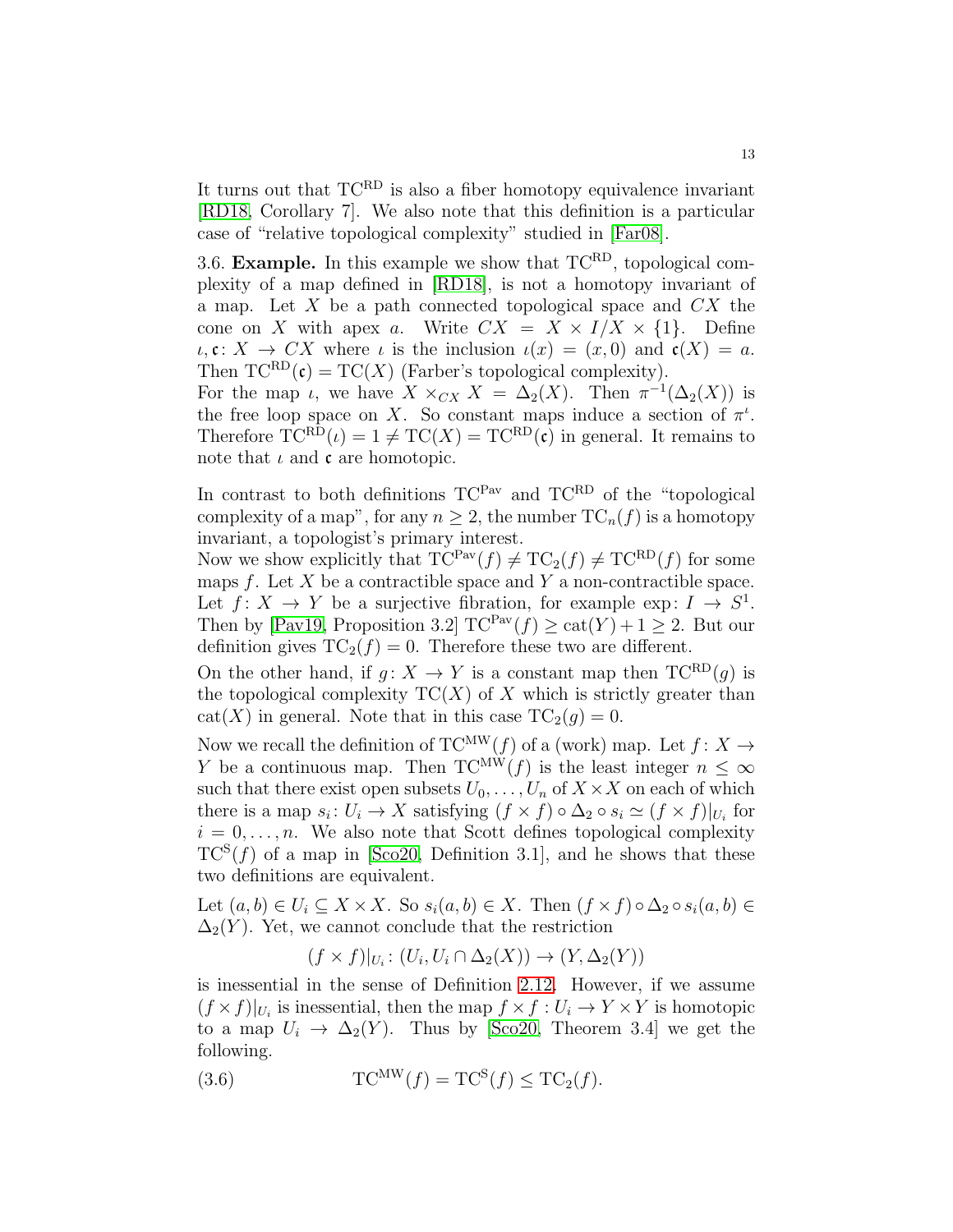We do not yet know if  $TC_2(f) = TC^{MW}(f)$ .

In the remaining we study some properties and upper bound of  $TC_n(f)$ . The following result generalizes some parts of [\[Rud10,](#page-16-9) Proposition 3.3], Proposition 3.1 and Corollary 3.3 in [\[BGRT14\]](#page-15-8).

3.7. Proposition. Let  $f: X \to Y$  be a map between CW spaces. Then

 $TC_n(f) \le TC_{n+1}(f) \le cat(f^{n+1}) \le (n+1)\cat(f)$ 

for all  $n \geq 2$ . In particular, the growth of  $TC_n(f)$  is linear with respect to n.

Proof. The first inequality follows from Definition [3.2](#page-9-2) and Proposition [3.4\(](#page-10-0)ii). The second inequality follows from the definitions of  $TC_n(f)$ and cat( $f^n$ ). The last inequality follows from [\(1.1\)](#page-1-0).

Using the arguments in the proof of [\[LM15,](#page-16-11) Lemma 3.5], one can show the following.

<span id="page-13-1"></span>3.8. Proposition. If id:  $X \to X$  is the identity map, then  $TC_n(X) =$  $qscat(\overline{id^n}).$ 

3.9. Proposition. Let  $f: X \rightarrow Y$  be a map between connected CWcomplexes. Then  $TC_n(f) \leq \min\{TC_n(X), TC_n(Y)\}.$ 

*Proof.* This follows from Proposition 2.8 (ii) and [3.8.](#page-13-1)

It is well known that  $TC_n(X) \leq \text{cat}(X^n)$  for any path-connected space. So

$$
TC_n(f) \le \min\{n \operatorname{cat}(X), n \operatorname{cat}(Y)\}.
$$

3.10. **Example.** Let  $f: S^1 \to S^1$  be the map defined by  $z \mapsto z^p$  where  $p > 0$ . So deg(f) = p, and so f is essential. Thus  $1 \leq TC_2(f)$ . On the other hand  $TC_2(f) \le \text{srelcat}((S^1)^2, \Delta_2(S^1))$ . So, by Example [2.18,](#page-7-1)  $TC_2(f) = 1$  and it does not depend on the degree of f.

### 4. Weak topological complexity of a map

<span id="page-13-0"></span>In this section we recall the concept of weak sectional category and weak topological complexity following [\[GV10\]](#page-15-3). Then we introduce the concept of weak higher topological complexity of a map and study some of its properties.

Let X be a space and  $k \geq 1$ . Recall that  $\Delta_k: X \to X^k$  is the diagonal map. Let  $X^{[k+1]}$  be the  $(k+1)$ -fold smash-product. Then the weak category of X, denoted by  $wcat(X)$ , is the least integer k such that the composition  $X \xrightarrow{\Delta_{k+1}} X^{k+1} \xrightarrow{q} X^{[k+1]}$  is null homotopic where q is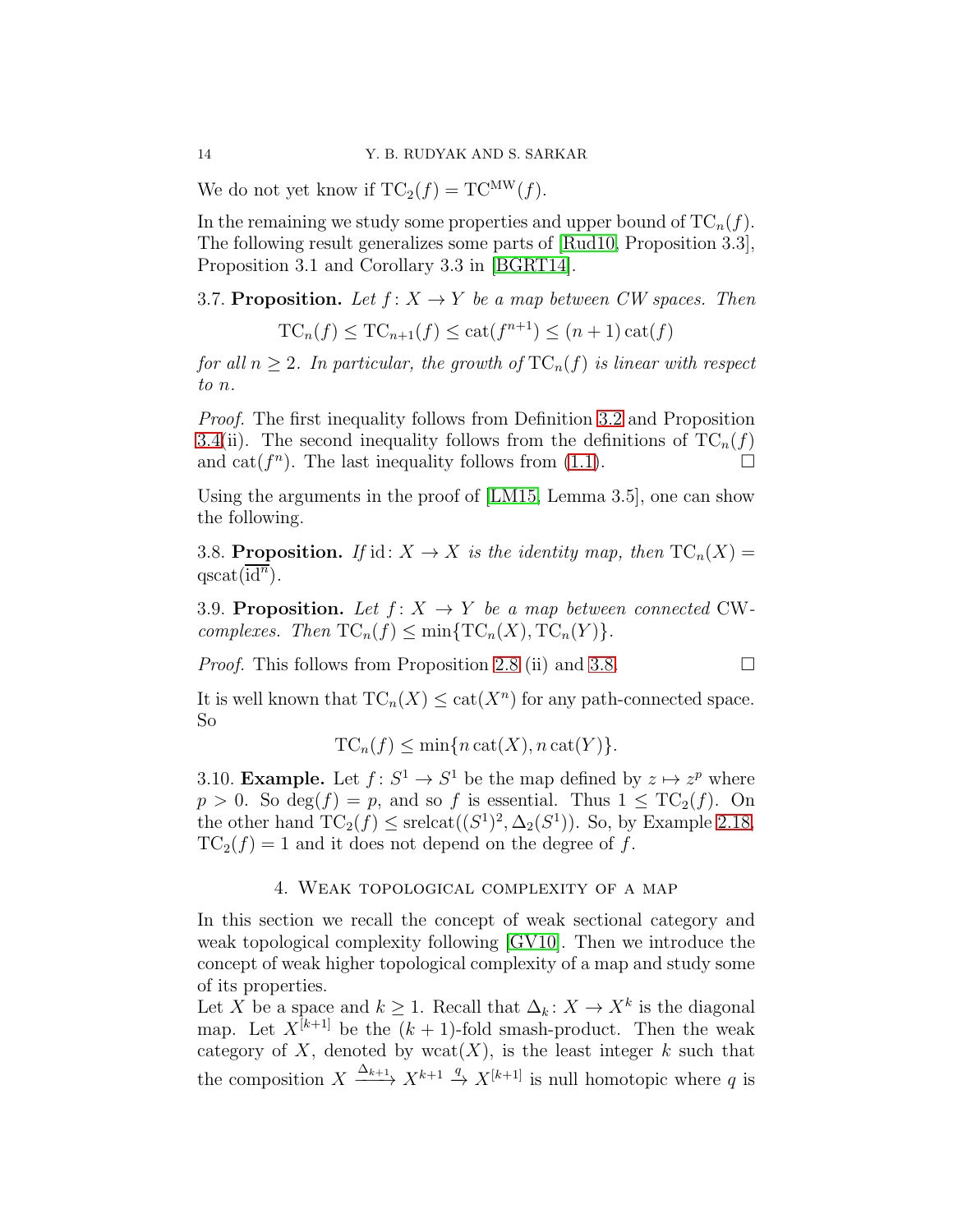the quotient map. The paper [\[BH60\]](#page-15-9) introduced this and showed that  $\mathrm{wcat}(X) \leq \mathrm{cat}(X)$ .

Let  $\xi: E \to X$  be a map. Then the kth fatwedge of  $\xi$  for  $0 \le k \in \mathbb{Z}$  is the map

$$
\xi_k \colon T^k(\xi) \to X^{k+1}
$$

which is defined inductively by the following.

- (1)  $\xi_0 := \xi : E \to X$  and  $T^0(\xi) := E$ .
- (2) Assume that  $\xi_{k-1}$ :  $T^{k-1}(\xi) \to X^k$  is defined. Then  $\xi_k$  and  $T^k(\xi)$  is constructed from the following homotopy commutative diagram.



That is,  $\xi_k$  is the join of the maps  $\mathrm{id}_B \times \xi_{k-1}$  and  $\xi \times \mathrm{id}_{B^k}$ .

4.1. **Definition.** [\[GV10,](#page-15-3) Definition 1.4] Let  $\xi: E \to X$  be a map and  $C_k(\xi)$  the homotopy cofiber of  $\xi_k: T^k(\xi) \to X^{k+1}$  with an induced map  $\xi_{M_k}: X^{k+1} \to C_k(\xi)$ . Then the weak sectional category of  $\xi$ , denoted by  $w$ secat $(\xi)$ , is the least positive integer k such that the composition  $X \xrightarrow{\Delta_{k+1}} X^{k+1} \xrightarrow{\xi_{M_k}} C_k(\xi)$  is inessential.

In particular, one can define the following.

4.2. **Definition.** The *n*th weak topological complexity of  $X$ , denoted by wTC<sub>n</sub>(X), is the weak sectional category of  $\pi_n$  defined in [\(3.2\)](#page-9-3). That is  $\mathrm{wTC}_n(X) := \mathrm{wsecat}(\pi_n)$  for  $n \geq 2$ .

Note that when  $n = 2$  then  $wTC_2(X)$  is  $wTC(X)$  of [\[GV10,](#page-15-3) Section 3. Also X is homotopy equivalent to  $X<sup>I</sup>$  via the map  $x \mapsto c_x$  where  $c_x: I \to X$  is the constant map defined by  $c_x(t) = x$ . That is  $\pi_n$  is the fibrational substitution of the diagonal map  $\Delta_n$  for  $n \geq 2$ . Therefore,  $\mathrm{wTC}_n(X) = \mathrm{wsecat}(\Delta_n)$ . Now we extend this concept to define weak topological complexity of a map.

<span id="page-14-0"></span>4.3. **Definition.** Let  $f: X \to Y$  be a map. Then the weak topological complexity of f, denoted by  $\mathrm{wTC}_n(f)$ , is the weak sectional category of the composition  $X \xrightarrow{\Delta_n} X^n \xrightarrow{f^n} Y^n$ .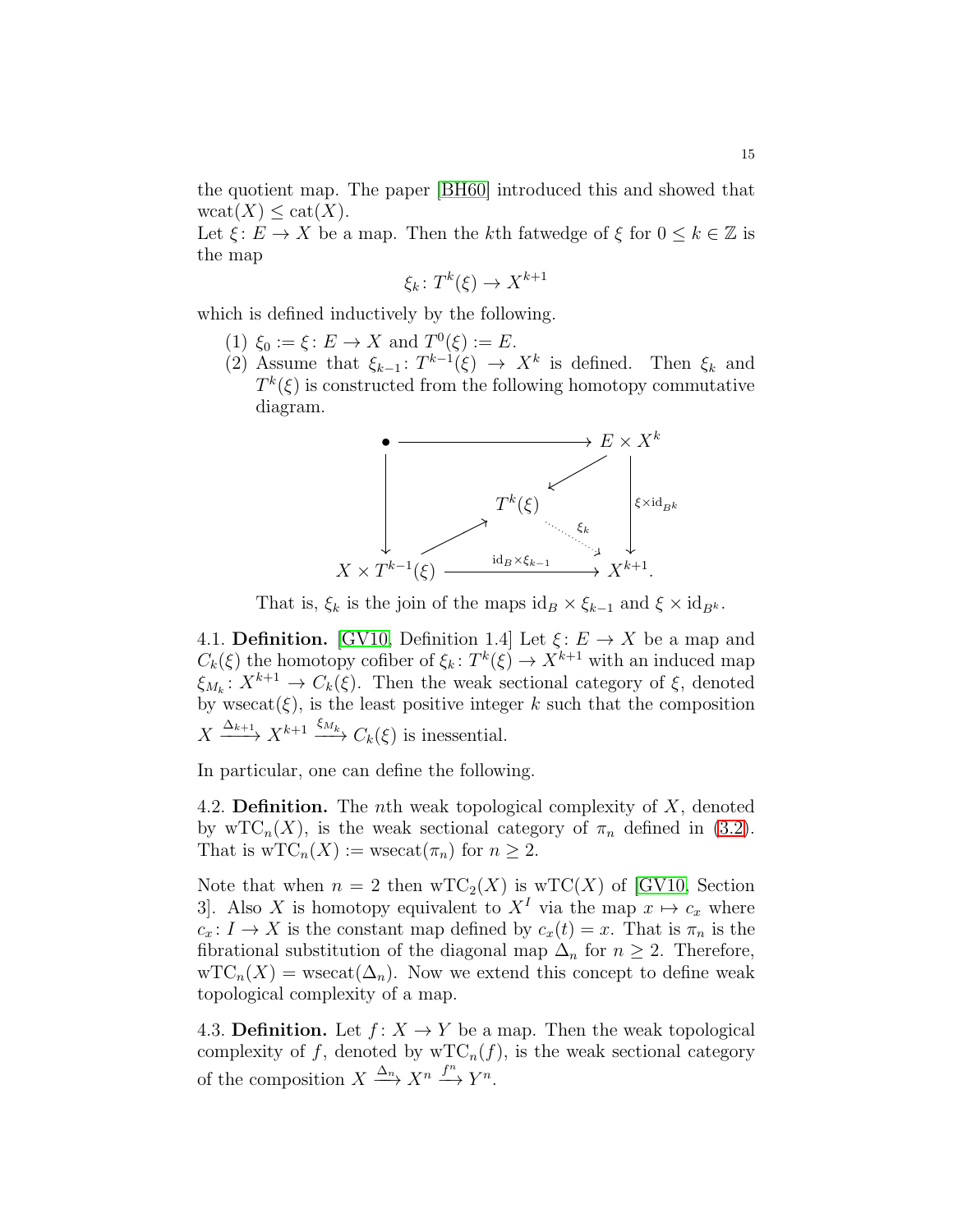In particular, if id:  $X \to X$  is the identity map then  $\mathrm{wTC}_n(\mathrm{id}) =$  $\mathrm{wTC}_n(X)$  for  $n \geq 2$ .

Let R be a commutative ring with unity. Then, for  $n \geq 2$ , the element  $u \in H^*(X^n; R)$  is called a zero-divisor class of grade n if  $\Delta_n^* u = 0$ where  $\Delta_n: X \to X^n$  is the diagonal map. The zero-divisors-cup-length of grade *n*, denoted by  $\mathrm{zcl}_n^R(X)$ , for X is the maximal k such that  $u_1 \smile \cdots \smile u_k \neq 0$  provided each  $u_i$  is a zero-divisor class of grade n.

4.4. Proposition. Let  $f: X \to Y$  be a map and  $g_n = f^n \circ \Delta_n$  for  $n \geq 2$ . Then,  $\operatorname{wTC}_n(f) \leq \operatorname{wcat}(Y^n)$  and  $\operatorname{wTC}_n(f) \geq \operatorname{nil}(\ker g_n^*)$  $_{n}^{\ast}$ . In particular,  $\mathrm{wTC}_n(X) \leq \mathrm{wcat}(X^n)$  and  $\mathrm{wTC}_n(X) \geq \mathrm{zcl}_n^R(X)$ .

*Proof.* This follows from [\[GV10,](#page-15-3) Theorem 21] and Definition [4.3.](#page-14-0)  $\Box$ 

Acknowledgment: The second author thanks University of Florida for supporting his visit, 'International office IIT Madras' and 'Science and Engineering Research Board India' for research grants. The authors thank John Oprea, Jamie Scott, Petar Pavesic, and Alex Dranishnikov for some helpful discussion.

#### **REFERENCES**

- <span id="page-15-1"></span>[BG62] Israel Berstein and Tudor Ganea. The category of a map and of a cohomology class. Fund. Math. 50 (1961/1962) 265–279.
- <span id="page-15-8"></span>[BGRT14] Ibai Basabe, Jésus González, Yuli B. Rudyak and Dai Tamaki. Higher topological complexity and its symmetrization. Algebraic  $\mathcal C$  Geometric Topology, 14 (2014), 2103–2124.
- <span id="page-15-9"></span>[BH60] I. Berstein and P. J. Hilton Category and generalized Hopf invariants. Illinois J. Math. 4 (1960) 437–451.
- <span id="page-15-0"></span>[CLOT03] Octav Cornea, Gregory Lupton, John Oprea, and Daniel Tanré. Lusternik-Schnirelmann category, volume 103, Mathematical Surveys and Monographs. American Mathematical Society, Providence, RI, 2003.
- <span id="page-15-4"></span>[CP86] M´onica Clapp and Dieter Puppe. Invariants of the Lusternik-Schnirelmann type and the topology of critical sets. Trans. Amer. Math. Soc. 298 (1986), no. 2, 603-620.
- <span id="page-15-5"></span>[DEl18] Jean-Paul Doeraene and Mohammed El Haouari. Yet another Hopf invariant. North-West. Eur. J. Math. 4 (2018), 185–197, i.
- <span id="page-15-2"></span>[Far03] Michael Farber. Topological complexity of motion planning. Discrete Comput. Geom., 29(2) (2003), 211–221.
- <span id="page-15-7"></span>[Far08] Michael Farber. Invitation to topological robotics. Zurich Lectures in Advanced Mathematics. European Mathematical Society (EMS), Zurich, 2008. .
- <span id="page-15-6"></span>[Gan71] Tudor Ganea. Some problems on numerical homotopy invariants. Symposium on Algebraic Topology (Battelle Seattle Res. Center, Seattle Wash., 1971), pp. 23–30. Lecture Notes in Math., Vol. 249, Springer, Berlin, 1971.
- <span id="page-15-3"></span>[GV10] Jose Garcia-Calcines and Lucile Vandembroucq. Weak sectional category. J. Lond. Math. Soc. (2) 82 (2010), no. 3, 621–642.